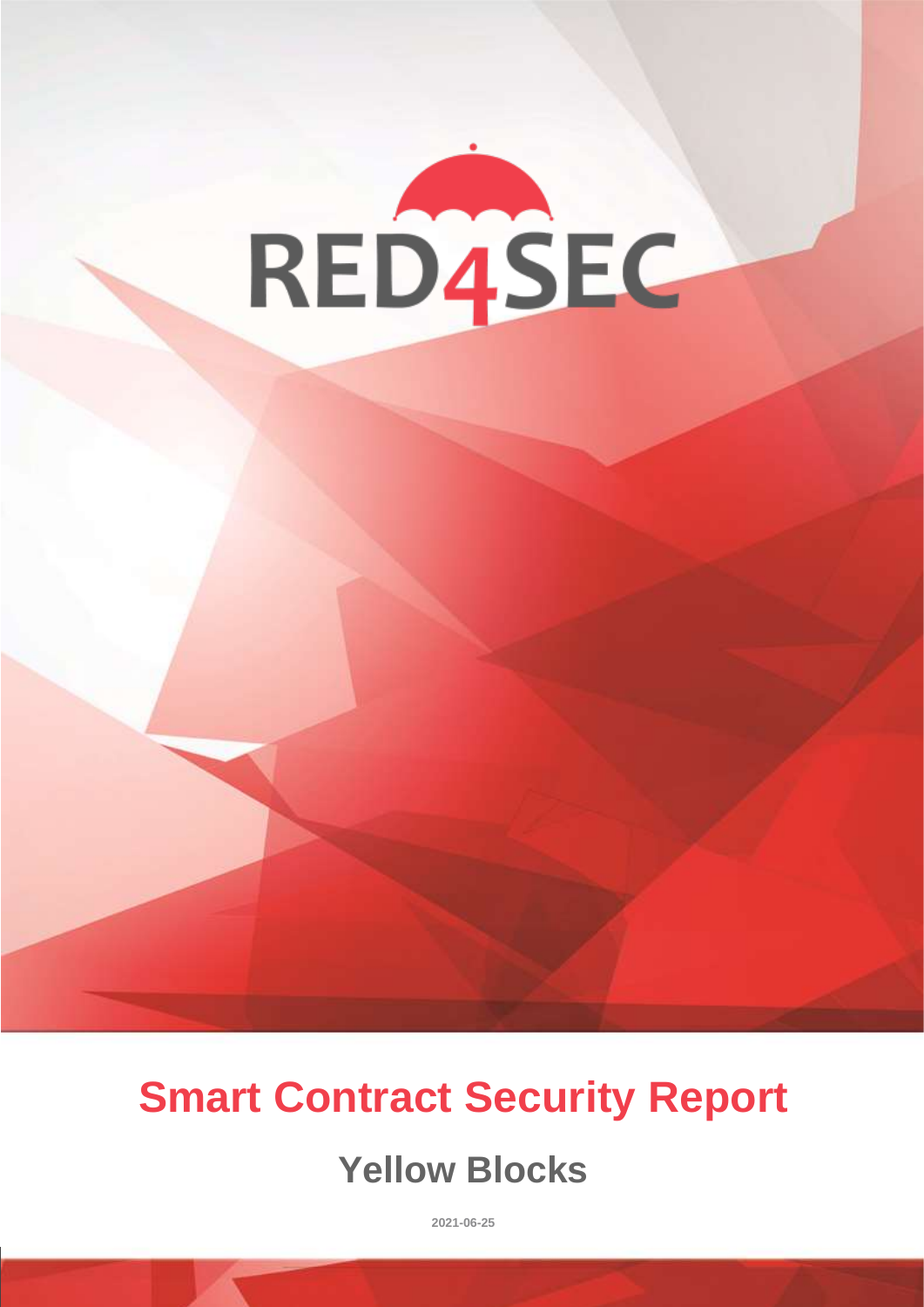

# **Content**

| Use of Require statement without reason message 7 |  |
|---------------------------------------------------|--|
|                                                   |  |
|                                                   |  |
|                                                   |  |
|                                                   |  |
|                                                   |  |
|                                                   |  |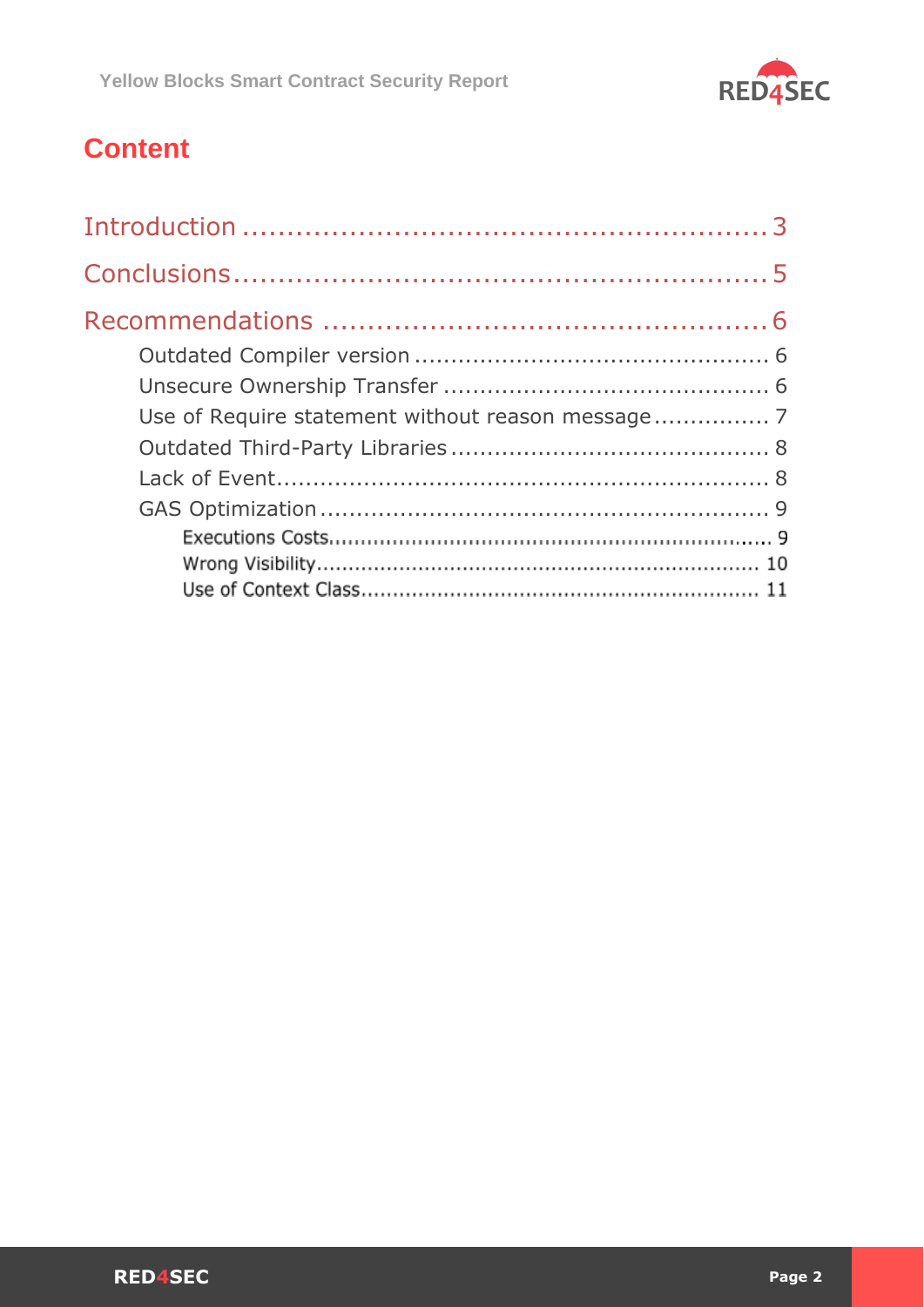

# <span id="page-2-0"></span>**Introduction**

The process of tokenizing a film's frames and further managing it on a Dapp would open up new opportunities, at the same time it faces subsequent challenges to its adoption. The new tokenization method allows The Producer to open up innovative methods and promote widespread adoption of investments in the entertainment industry.



The Producer deploys and initiates the distribution of a new digital crypto token called CBK, which can be used by holders to enhance The Docuseries experience by interacting with The Yellow Dapp.

As requested by **Yellow Blocks** and as part of the vulnerability review and management process, **Red4Sec** has been asked to perform a security code audit to **evaluate the security of** its CBK token.

*All information collected here is strictly CONFIDENTIAL and may only be distributed by Yellow Blocks with Red4Sec express authorization.*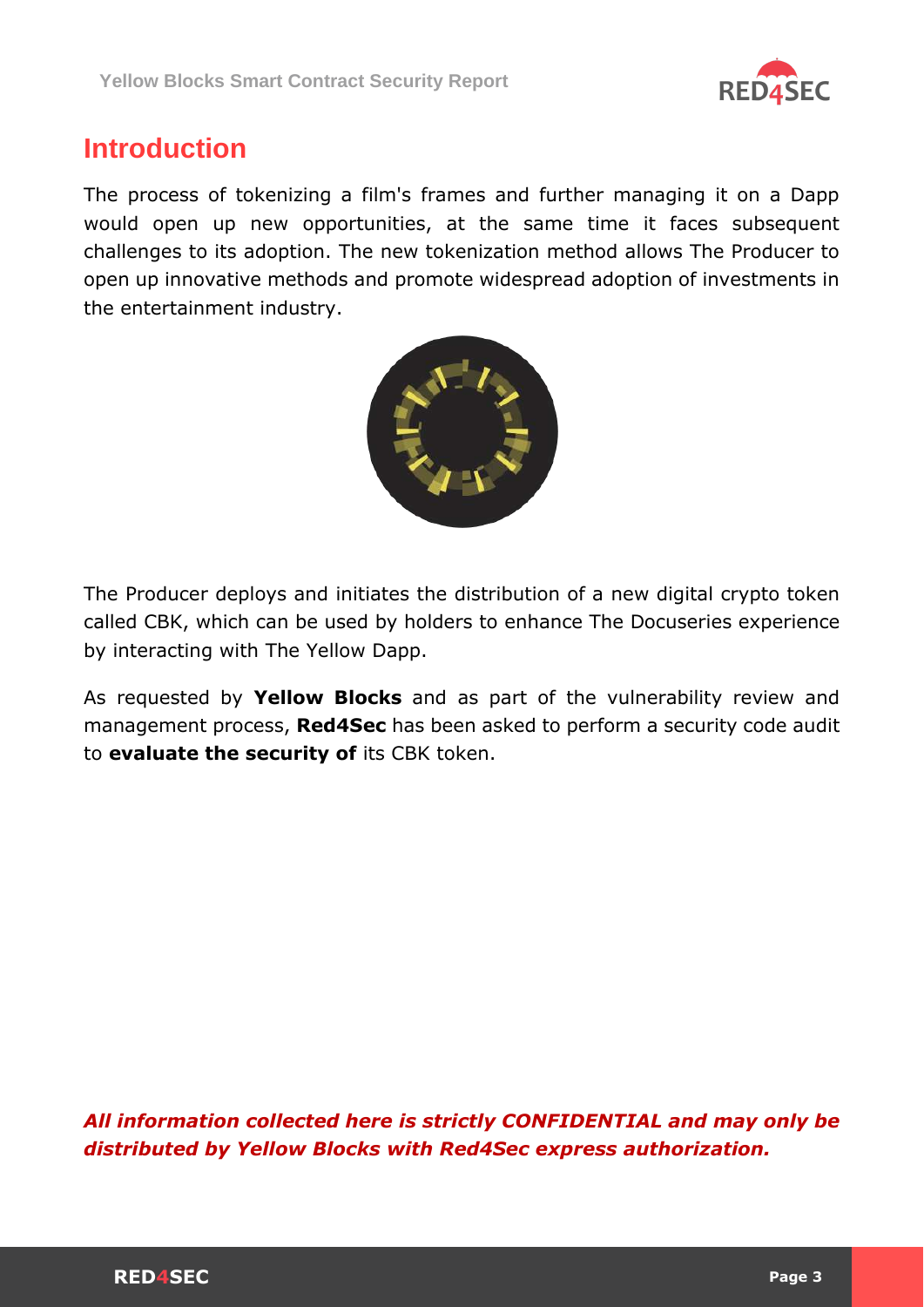

# **Disclaimer**

This document only represents the results of the code audit conducted by Red4Sec Cybersecurity and should not be used in any way to make investment decisions or as investment advice on a project.

Likewise, the report should not be considered neither "endorsement" nor "disapproval" of the guarantee of the correct business model of the analyzed project.

## **Scope**

The scope of this evaluation includes the following Yellow Blocks contracts:

- CBK- Token Smart Contract Audit:
	- o <https://github.com/Crossing-the-Yellow-Blocks/CBK-Token>
- CBK.sol *de2fb6f1d4fac8a9a2ce42cd44fee88f9133422e78d6203612efa4045e684281*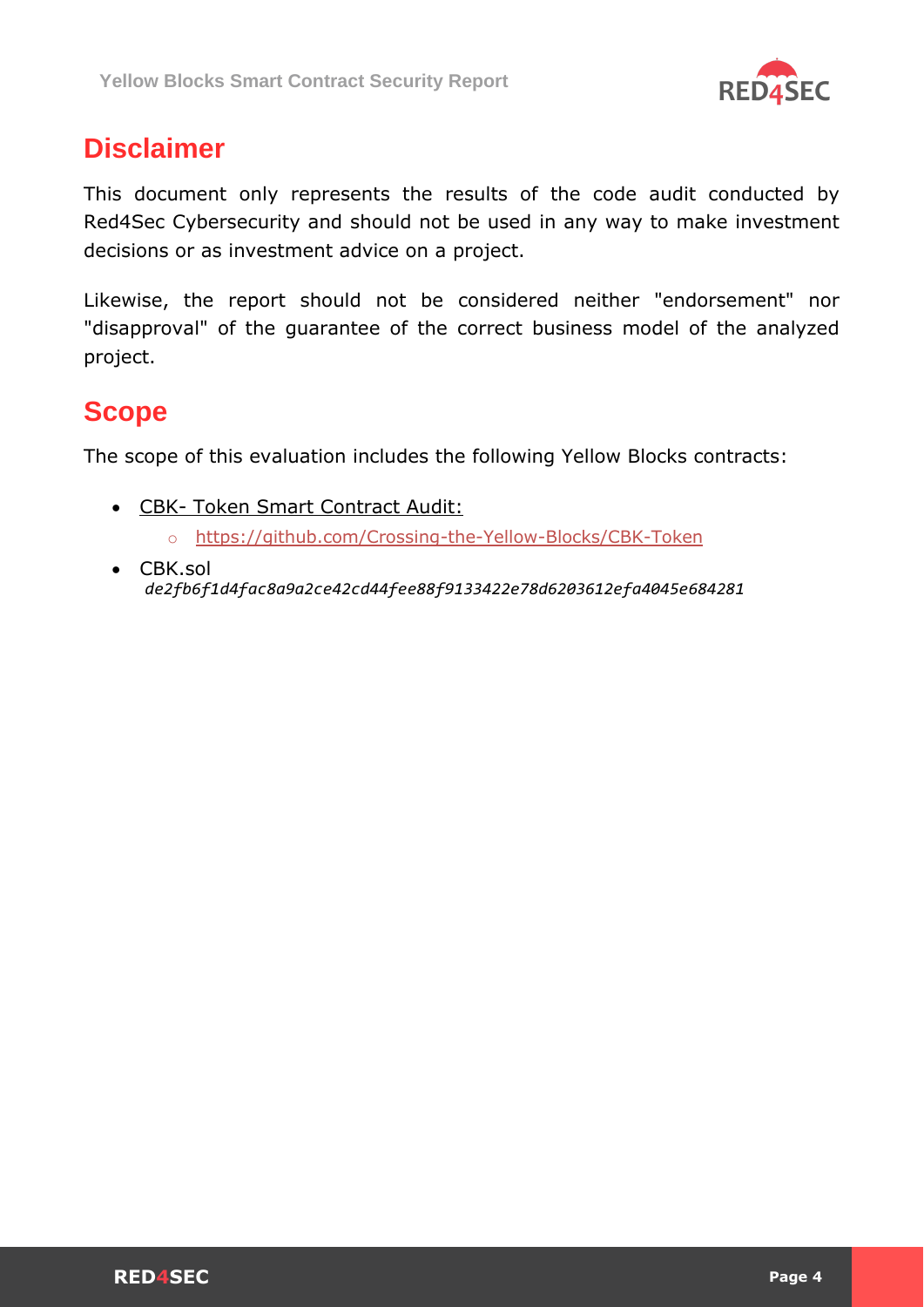

# <span id="page-4-0"></span>**Conclusions**

The general conclusion resulting from the conducted audit, is that the CBK Token's smart contract **is secure and does not present any known vulnerabilities**. Nevertheless, Red4Sec has found a few potential improvements, these do not pose any risk by themselves, and we have classified such issues as informative only, but they will help **Crossing the Yellow Blocks**  to continue to improve the security and quality of its developments.

- The **absence of the Unit Test** has been detected, during the security review, this is a highly recommended practice that has become mandatory in projects destined to manage large amounts of capital.
- The CBK contract includes its own implementation of the ERC-20 standard, which although it is correctly executed, it is a better practice to use highly tested libraries such as Open Zeppelin and to avoid developing own implementations.
- A **few low impact issues** were detected and classified only as informative, but they will continue to help *Crossing The Yellow Blocks* improve the security and quality of its developments.
- The *Crossing The Yellow Block* Project has been **developed using outdated versions**, and in some cases, versions marked as obsolete, both from the compiler and from third-party libraries. This is an absolutely discouraged practice and should be solved prior to the deployment.
- The overall impression about code quality and organization is not optimal. The developed code does not comply with code standards and lacks some good development practices. Some methods contain unnecessary modifiers, such as virtual, and the inheritances are not optimally applied.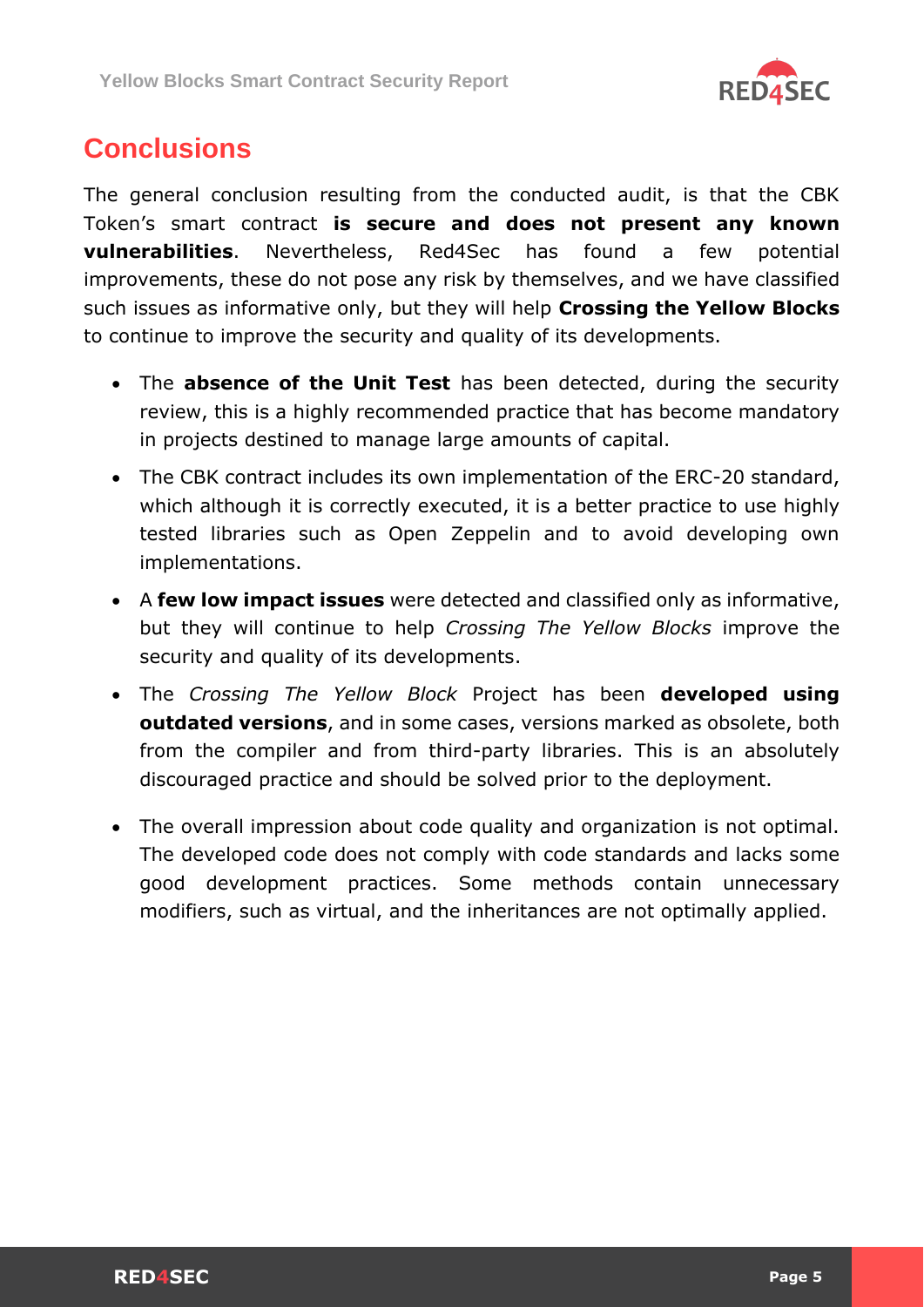

# <span id="page-5-0"></span>**Recommendations**

#### <span id="page-5-1"></span>**Outdated Compiler version**

Solc frequently launches new versions of the compiler. Using an outdated version of the compiler can be problematic, especially if there are errors that have been made public or known vulnerabilities that affect this version.

We have detected that the audited contract uses the following version of Solidity pragma  $^{\wedge}0.6.0$ :

pragma solidity ^0.6.0;

The 0.6.X version of Solc is affected by different known bugs that have already been fixed in later versions. It is always a good policy to use the most up to date version of the pragma.

Additionally, it is currently recommended to use at least the latest version of the branch 0.7.x or 0.8.x of the compiler.

#### <span id="page-5-2"></span>**Unsecure Ownership Transfer**

The modification process of an owner is a delicate process, since the governance of our contract and therefore of the project may be at risk, for this reason it is recommended to adjust the owner's modification logic, to a logic that allows to verify that the new owner is in fact valid and does exist, for example, a missing zero address validation was detected.

In case this is the intended logic, an exclusive method should be implemented in case of wanting to renounce the ownership, which should include a call to said method when calling *finishMinting*.

Following, we can see a standard logic of the owner's modification where a new owner is proposed first, the owner accepts the proposal and, in this way, we make sure that there are no errors when writing the address of the new owner.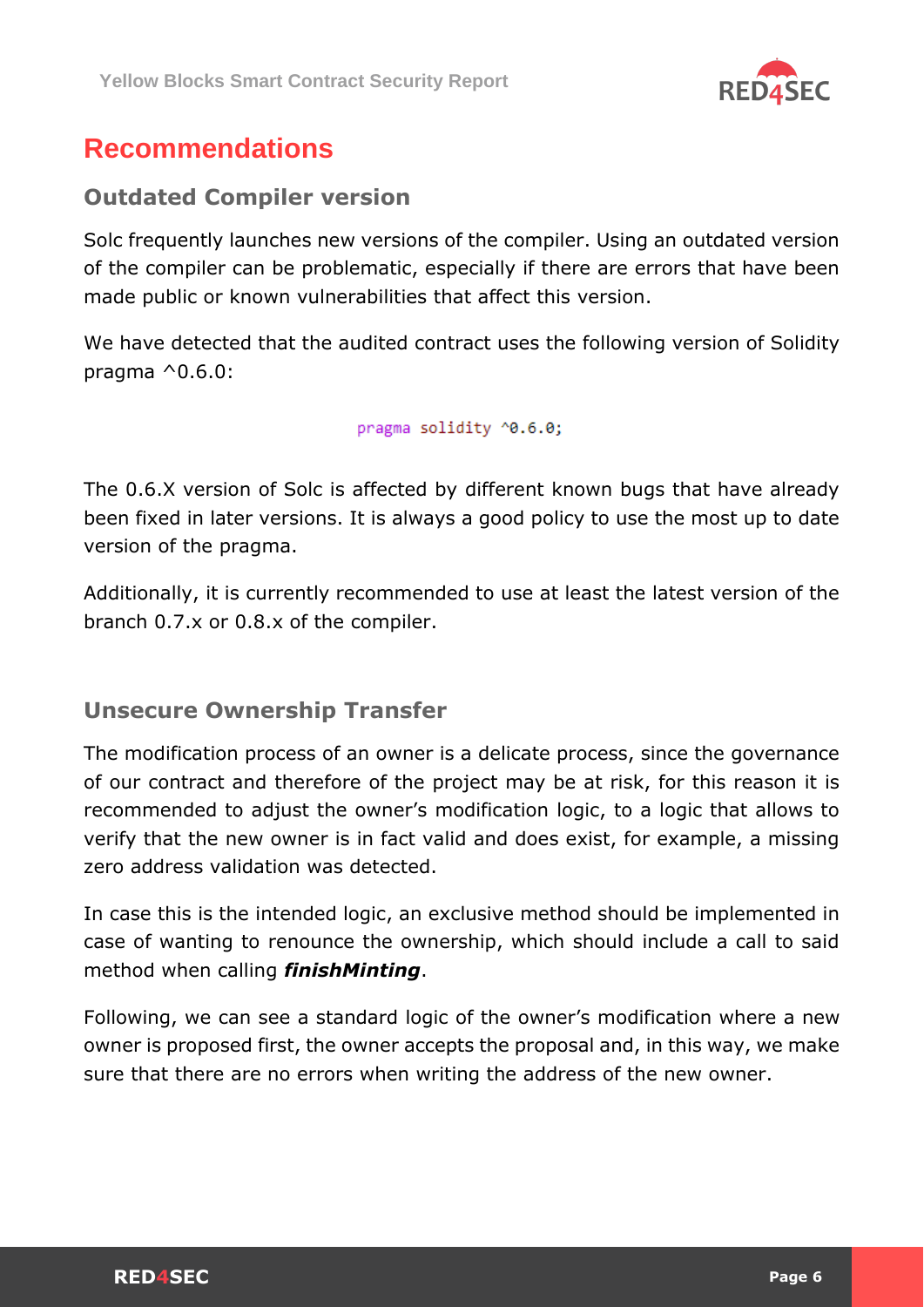



#### **Source reference**

• CBK.sol

#### <span id="page-6-0"></span>**Use of Require statement without reason message**

Throughout the audit, it was verified that the reason message is not specified in some *require* methods, in order to give the user more information, which consequently makes it more user friendly.

An example of this issue can be found in: CBK.sol:189

```
function mint(address account, uint256 amount) onlyOwner public {
   require(account != address(0), "ERC20: mint to the zero address");
   require(!mintingFinished);
   _totalSupply = _totalSupply.add(amount);
   balances[account] = balances[account].add(amount);emit Transfer(address(0), account, amount);
```
This functionality is available since version 0.4.22 and the contract's pragma indicates ^0.6.0, this will result in compatibility with this feature.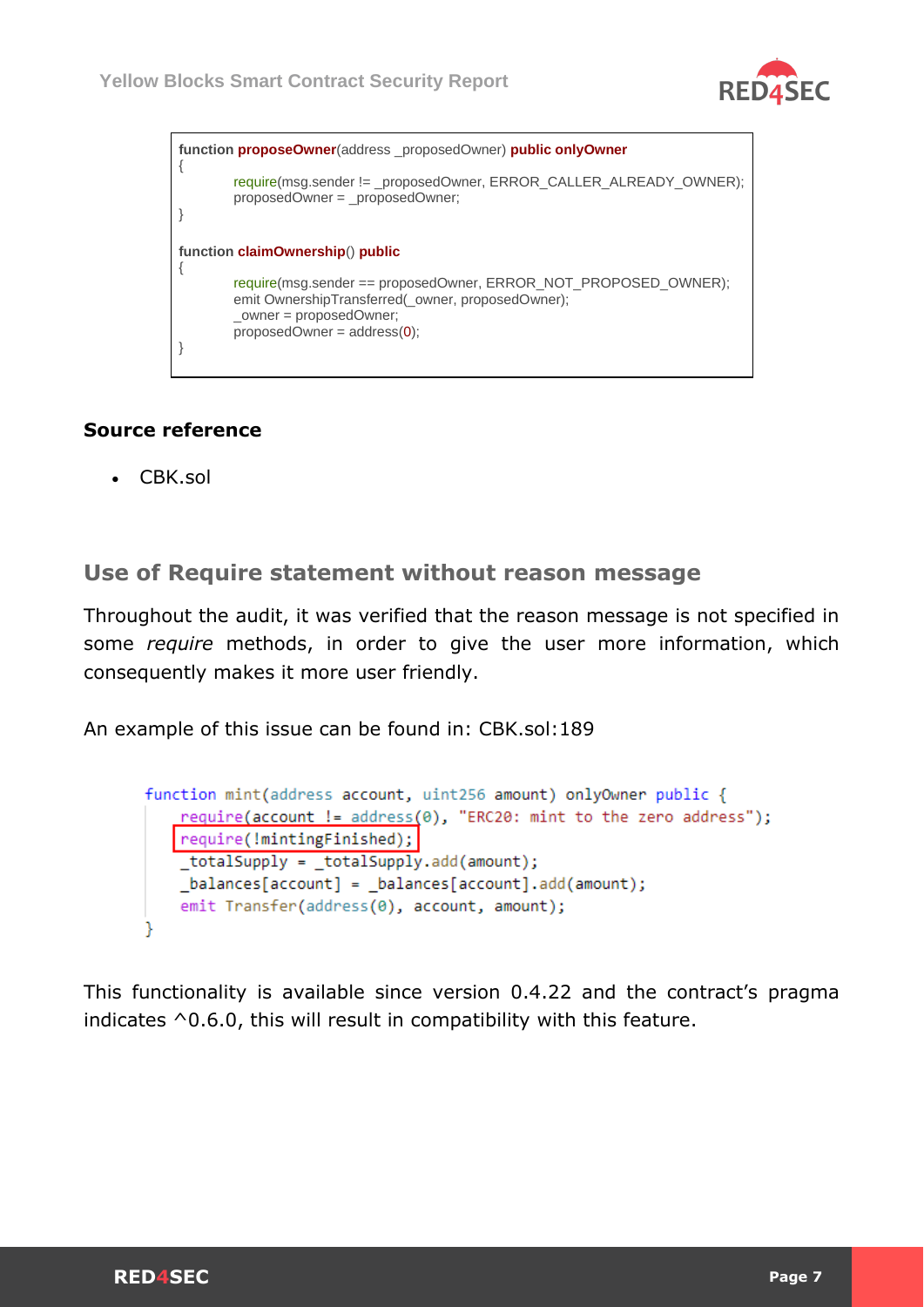

### <span id="page-7-0"></span>**Outdated Third-Party Libraries**

The smart contracts analyzed inherit functionalities from open-zeppelin contracts that have been labelled obsolete and/or outdated; this does not imply a vulnerability by itself, because their logic does not present them, but it does imply that an update is not carried out by third party packages or libraries.

Currently the latest version of OpenZeppelin contracts is 4.1.0, therefore it would be convenient to include it as a reference instead of including the sources, in this way we will keep the development environment updated; for example, the SafeMath library of the OpenZeppelin is outdated to its latest compatible version with the established contract's pragma  $(^0.6.0)$ .

Additionally, these OpenZeppelin contracts are under the MIT license, which requires its license/copyright to be included within the code.

By using the original sources, in case the project resolves any vulnerability or bug in the code, you would obtain this update automatically. Consequently, avoiding inheriting known vulnerabilities.

#### **References**

• [https://github.com/OpenZeppelin/openzeppelin-contracts/blob/release](https://github.com/OpenZeppelin/openzeppelin-contracts/blob/release-v3.4/contracts/math/SafeMath.sol)[v3.4/contracts/math/SafeMath.sol](https://github.com/OpenZeppelin/openzeppelin-contracts/blob/release-v3.4/contracts/math/SafeMath.sol)

#### **Recommendations**

- Include third-party codes by package manager.
- Include in the Crossing the Yellow Blocks project any references/copyright to OpenZeppelin code since it is under MIT license.

#### <span id="page-7-1"></span>**Lack of Event**

Generally, events are used to inform the calling application about the current state of the contract. Events notify the applications about the change made to the contracts and applications which can be used to execute the dependent logic.

This can be very useful when making DApps or in the off-chain processing of the events in our contract, as it allows filtering by specific addresses, making it much easier for developers to query the results of invocations.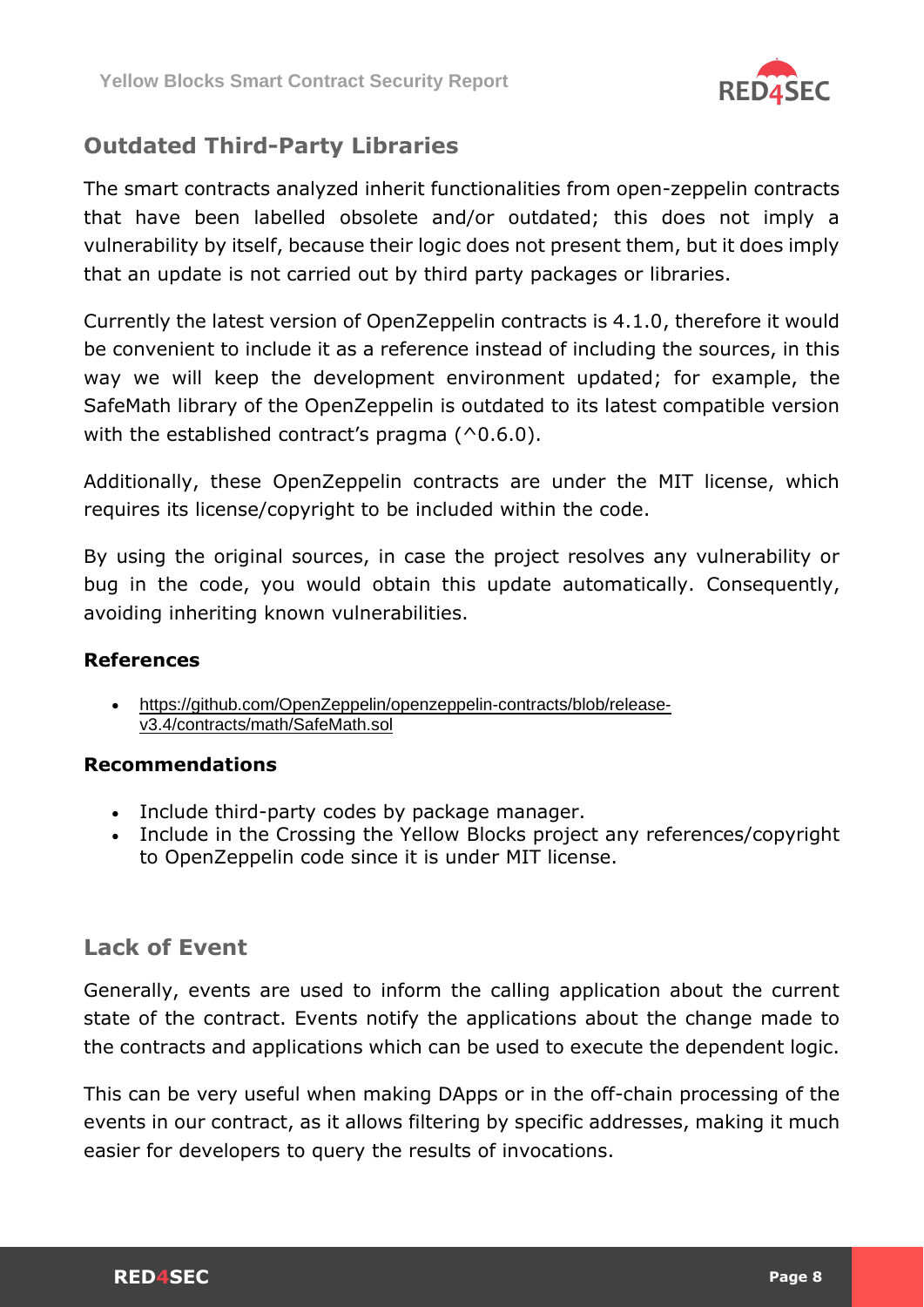

It would be convenient to review the **CBK** contract to ensure that all important actions emit an event to inform possible DApps and users. For example, it is recommended to issue an event for the *finishMinting* and *transferOwnership*  methods.

#### **Source reference**

- <https://github.com/Crossing-the-Yellow-Blocks/CBK-Token/blob/main/CBK.sol#L195-L197>
- <https://github.com/Crossing-the-Yellow-Blocks/CBK-Token/blob/main/CBK.sol#L212-L214>

#### **Recommendation**

• Issue an event for important parameters changes.

#### <span id="page-8-0"></span>**GAS Optimization**

Software optimization is the process of modifying a software system to make an aspect of it work more efficiently or use less resources. This premise must be applied to smart contracts as well, so that they execute faster or in order to save GAS.

On Ethereum blockchain, GAS is an execution fee which is used to compensate miners for the computational resources required to power smart contracts. If the network usage is increasing, so will the value of GAS optimization.

These are some of the requirements that must be met to reduce GAS consumption:

- Short-circuiting.
- Remove redundant or dead code.
- Delete unnecessary libraries.
- Explicit function visibility.
- Use of proper data types.
- Use hard-coded CONSTANT instead of state variables.
- Avoid expensive operations in a loop.
- Pay special attention to mathematical operations and comparisons.

#### **Executions Costs**

The use of constants is recommended as long as the variables are never to be modified. In this case the variables "\_name", "\_symbol" and "\_decimals" of the **CBK** contract should be declared as constants since they would not be necessary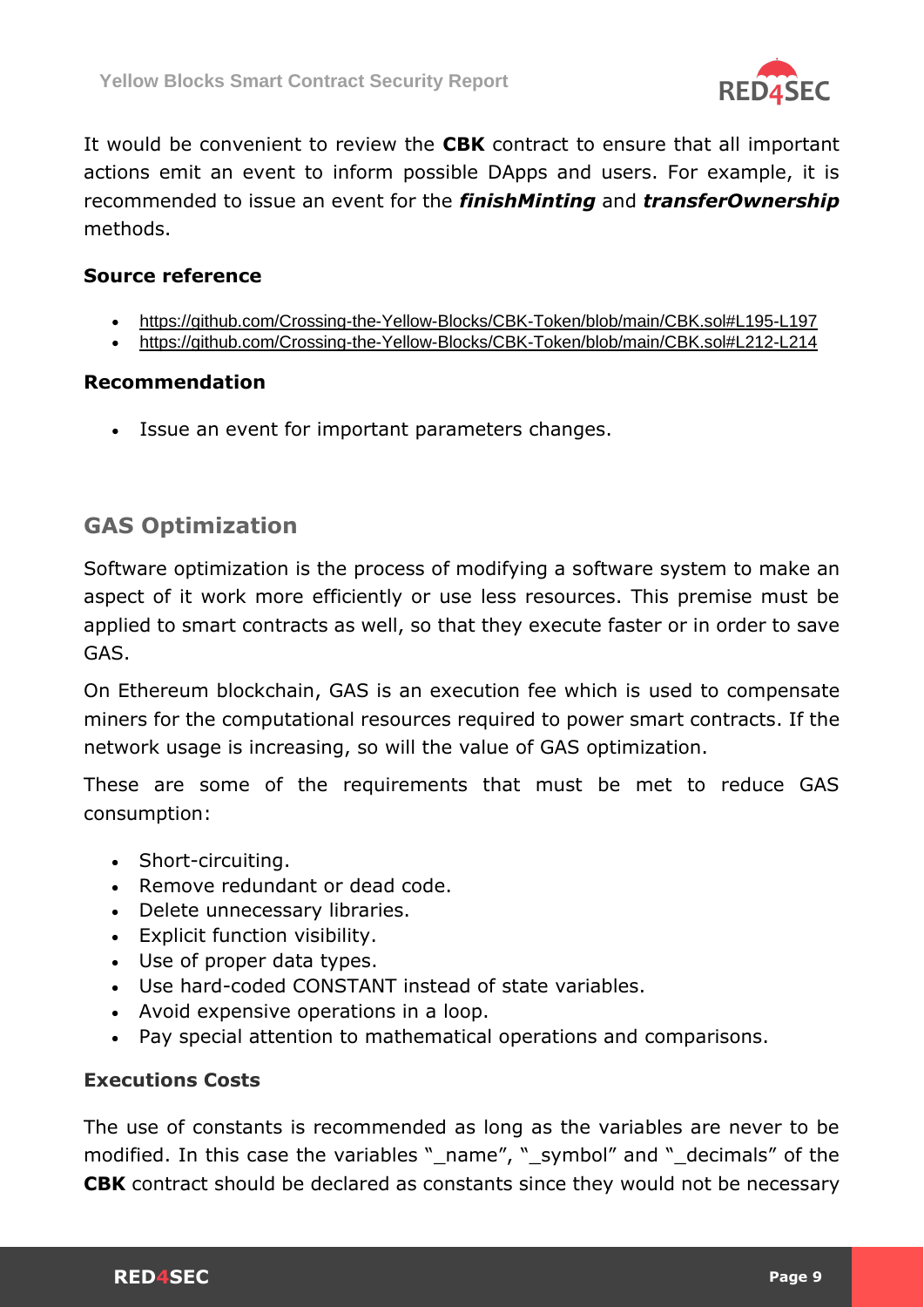

to access the storage to read the content of these variables and therefore the execution cost is much lower.

```
constructor () public {
   name = "CBK";symbol = "CBK";decimals = 18;owner = msg.sender;totalsupply = 21000000 \text{ ether};_balances[msg.sender] = _totalSupply;
- }
```
#### **Wrong Visibility**

In order to simplify the contract for the users, it is recommended to turn "name", "symbol" and "decimals" to public variables.

When initializing variables as public the following methods will no longer be necessary, and can be removed:

```
function name() public view returns (string memory) {
    return _name;
Y
function symbol() public view returns (string memory) {
    return _symbol;
Y
function decimals() public view returns (uint8) {
    return _decimals;
Y
```
#### **Source References**

• <https://github.com/Crossing-the-Yellow-Blocks/CBK-Token/blob/main/CBK.sol#L115-L125>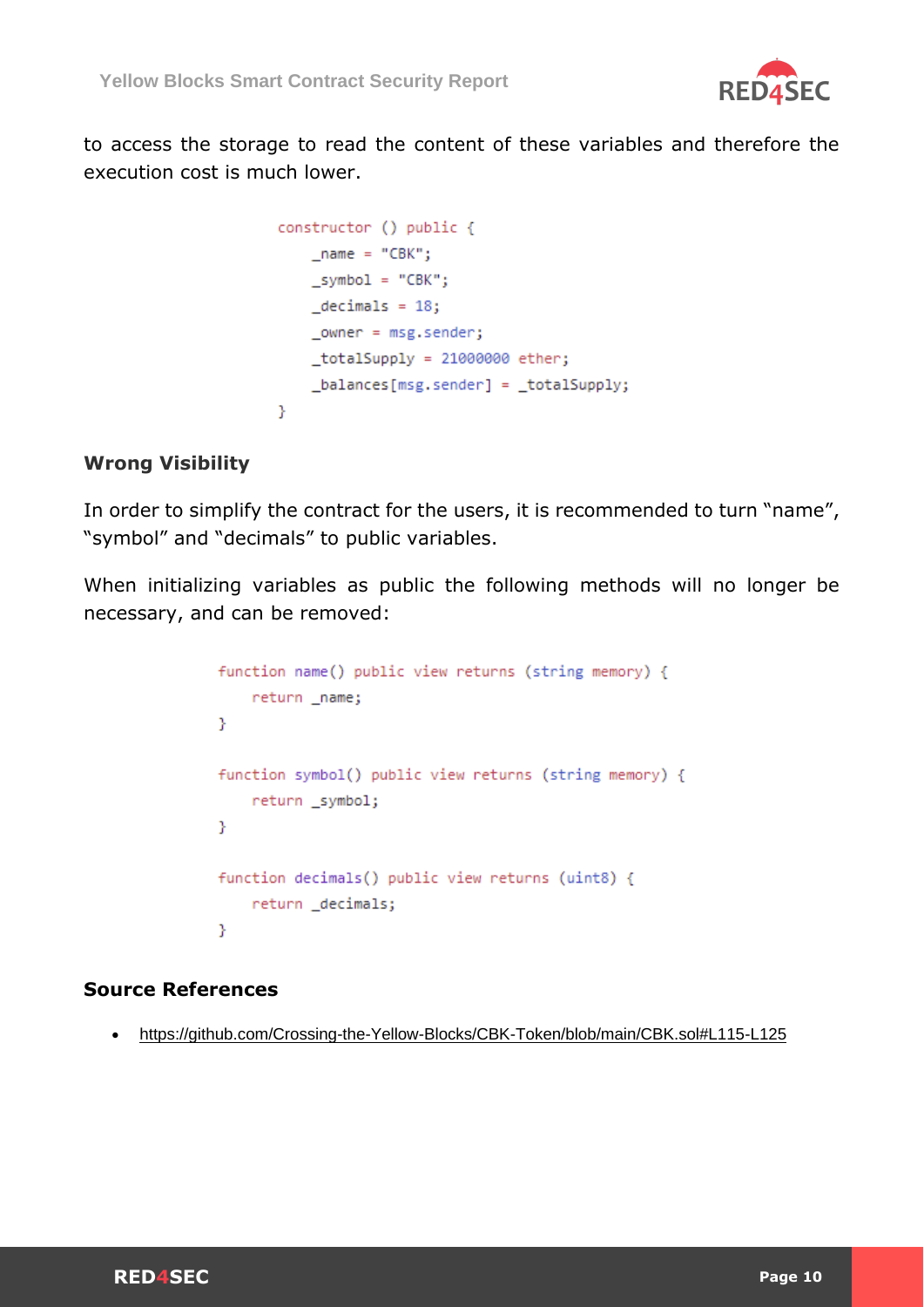

#### **Use of Context Class**

The CBK contract inherits a functionality of the Context class of OpenZeppelin, which is designed to be used with Ethereum Gas Station Network  $(GSN)^1$ , but it also contains references to *msg.sender*.

```
modifier onlyOwner() {
     requir\sqrt{\frac{1}{5}} requir\sqrt{\frac{1}{5}} sender \frac{1}{5} = _owner, "Only the owner is allowed to access this function.");
     \rightarrow\mathcal{Y}constructor () public {
    _name = "CBK";\text{symbol} = \text{"CBK"};
    decimals = 18;_owner = msg.sender;
     totalsupply = 21000000 \text{ ether};_balances[msg.sender] = _totalSupply;
Y
```
It is advisable to review that these functionalities are being used and to replace *msg.sender* with *\_msgSender()* in every occurrence. If this is not the case, remove the *Context* functionality.

#### **Source References**

- <https://github.com/Crossing-the-Yellow-Blocks/CBK-Token/blob/main/CBK.sol#L102-L112>
- <https://github.com/Crossing-the-Yellow-Blocks/CBK-Token/blob/main/CBK.sol#L177>

<sup>1</sup> https://docs.opengsn.org/